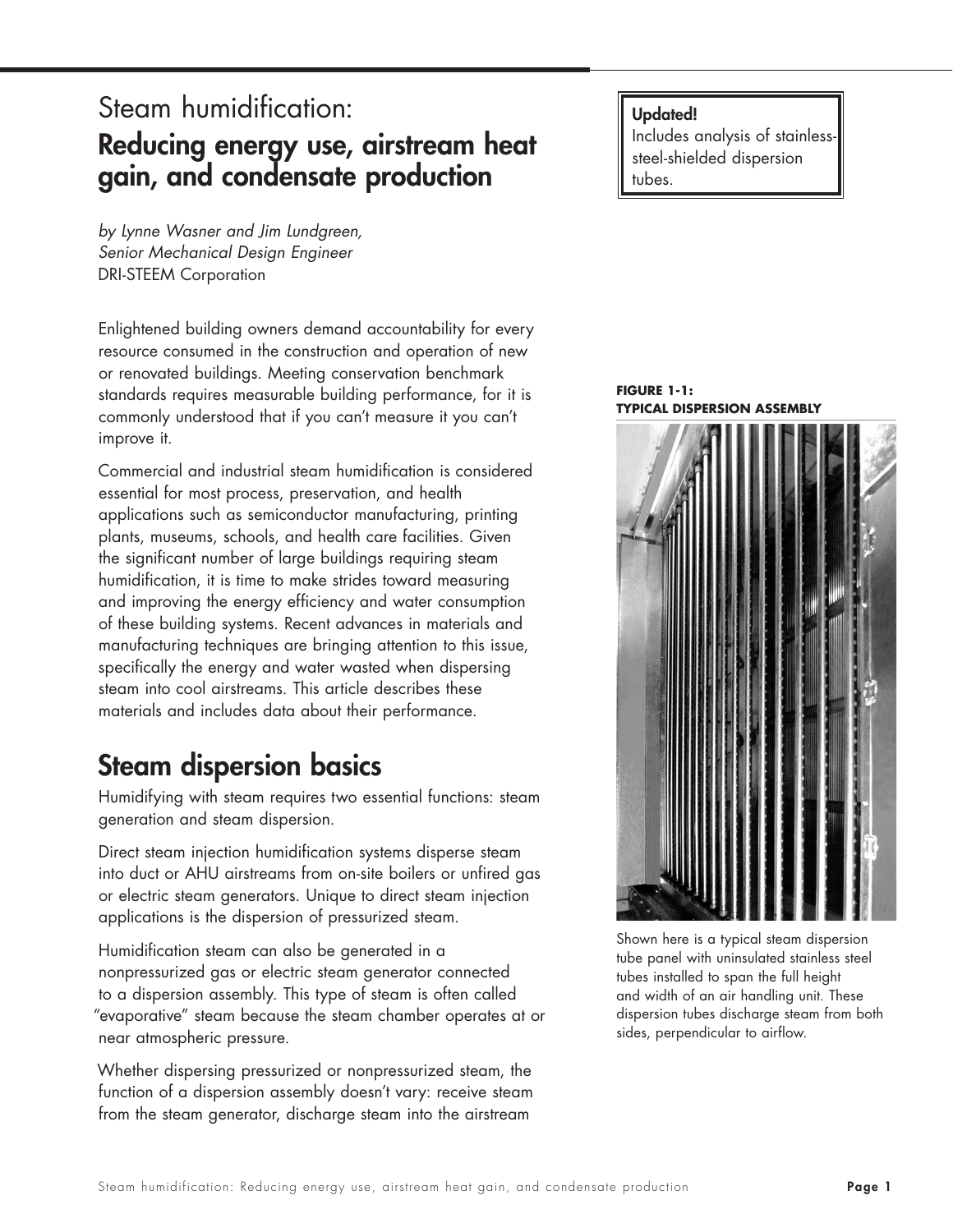*The only variable that can be changed to reduce heat transfer is the thermal conductance of the dispersion tubes. This can be accomplished with insulation.*

#### **FIGURE 2-1: DISPERSION PANEL WITH PVDF-INSULATED TUBES**



through calibrated openings in stainless steel dispersion tubes, and drain condensate to a floor drain or pipe it back to the steam generator. (Note that some steam generators are not designed to accept returned condensate.)

Steam dispersion assemblies are available in a multitude of configurations designed to meet a variety of absorption and load requirements. Whether it's a 12-inch tube or a 12-foot panel, the purpose of a dispersion assembly remains essentially the same: distribute steam into the airstream.

This appears to be a simple process, but substantial thought goes into effective dispersion assembly design, primarily to accommodate the complex properties of steam while discharging it into a cool airstream.

### Hot dispersion tubes heat the air and produce condensate

When operating, uninsulated stainless steel dispersion tubes are hot — they have a surface temperature just under 212 °F. Dispersion assemblies typically disperse steam into 50–55 °F airstreams. Cool air flowing across hot dispersion tubes causes some steam inside the tubes to condense, releasing latent heat. This heat passes directly through uninsulated stainless steel dispersion tubes into the airstream, increasing downstream air temperature. *Because of the relationship between latent heat and condensate, downstream heat gain from dispersion tubes is directly proportional to the amount of condensate produced within those dispersion tubes.*

Downstream heat gain wastes resources in the following ways:

- *• Every pound of condensate produced wastes about 1000 Btus* — the energy originally used to change that pound of water into steam.
- *• Every 8.33 pounds of condensate sent to a drain wastes a gallon of water.*
- *• Heat added to downstream air increases the cooling load* in applications that humidify and cool simultaneously (such as hospitals, museums, schools), wasting energy cooling the unnecessarily heated air.
- *• Unnecessary condensate production can cause a*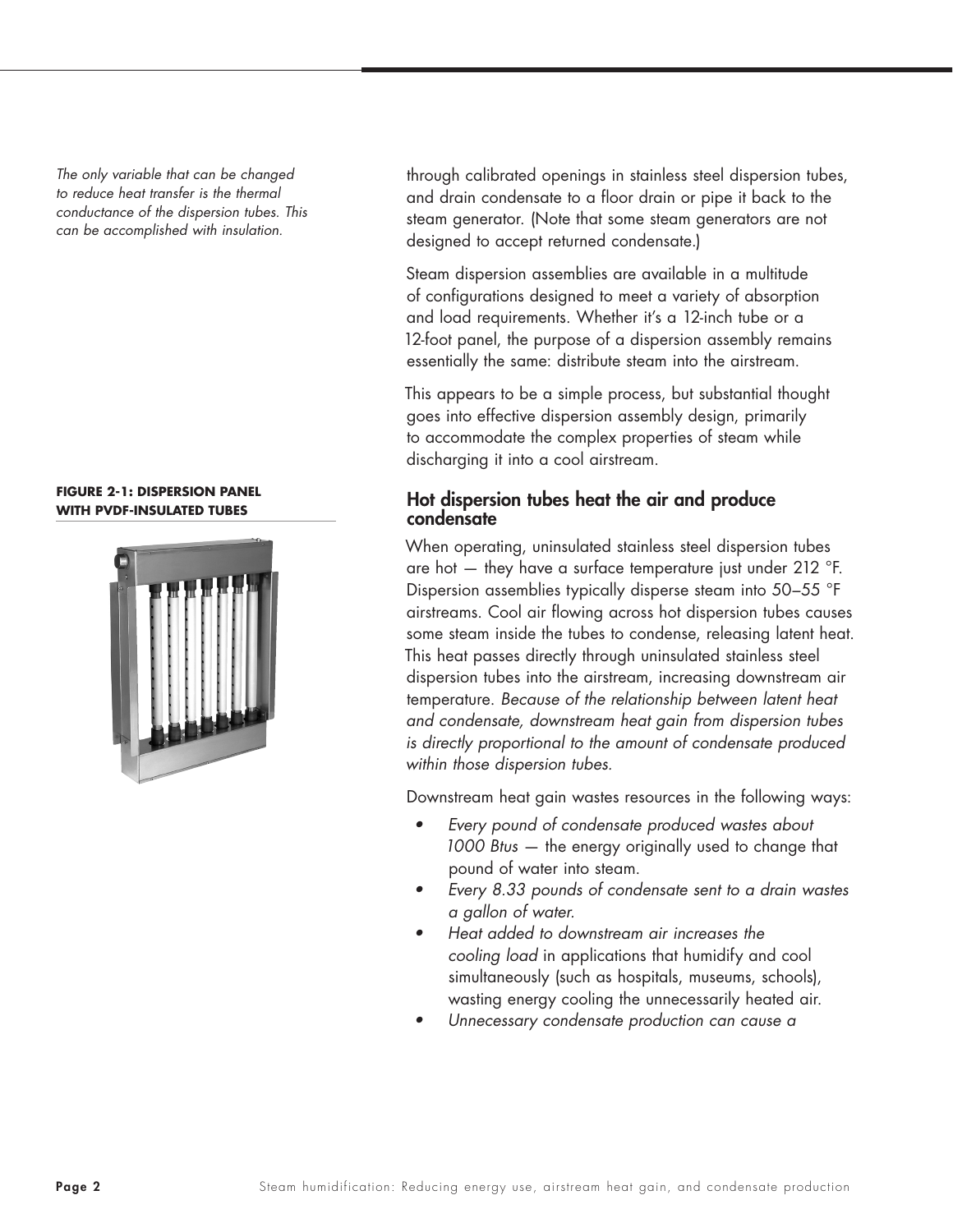- *• Every pound of condensate sent to a drain wastes water treatment chemicals* (e.g., softened water, deionized or reverse-osmosis treated water, water treated with boiler chemicals). Note that not all humidification systems return condensate to the steam generator.
- *• Heating air with a humidification dispersion assembly is inefficient.* Dispersion assemblies are not designed to be heating appliances.

The heat transfer rate from dispersion tubes to an airstream is determined by airstream temperature, airstream velocity, dispersion tube quantity (surface area), and dispersion tube thermal conductance. In a typical application, air temperature and velocity are defined by HVAC system parameters; and steam pressure and dispersion tube quantity are functions of humidification requirements and cannot be reduced without a resulting drop in humidification performance. The only variable that can be changed to reduce heat transfer is the thermal conductance of the dispersion tubes. This can be accomplished with insulation.

## Insulate dispersion tubes to reduce downstream heat gain

Dispersion tube insulation must withstand the environmental extremes of steam humidification while meeting strict plenum requirements for smoke and flame. In addition, insulation thickness must not significantly obstruct airflow, which could cause an excessive pressure drop. There are three types of dispersion tube insulation that meet these requirements: thermal insulating coating, stainless-steel-shielded air gap, and PVDF insulation (Figure 3-1).

- 1. Thermal insulating coating. Commonly referred to as a "TIC" or as "ceramic insulation," this coating is factory-applied to a dispersion tube as a liquid or semi-liquid that dries or cures to form a coating typically 0.030" thick (the maximum thickness of a single coating).
- 2. Stainless-steel-shielded air gap. A stainless steel shield, factory-applied or retrofitted to a dispersion tube, creates an air gap that provides insulating value. The air gap varies in thickness from 0" to 0.25" (1/4") thick.
- 3. PVDF (polyvinylidene fluoride) insulation. PVDF insulation is factory-applied or retrofitted to a dispersion tube. PVDF is dense, closed-cell insulation, 0.125" (1/8") thick.

#### **FIGURE 3-1: DISPERSION TUBE INSULATION TYPES WITH DRAWINGS IN CROSS SECTION**

#### 1. Thermal insulating coating



#### 2. Stainless-steel-shielded air gap



3. PVDF insulation

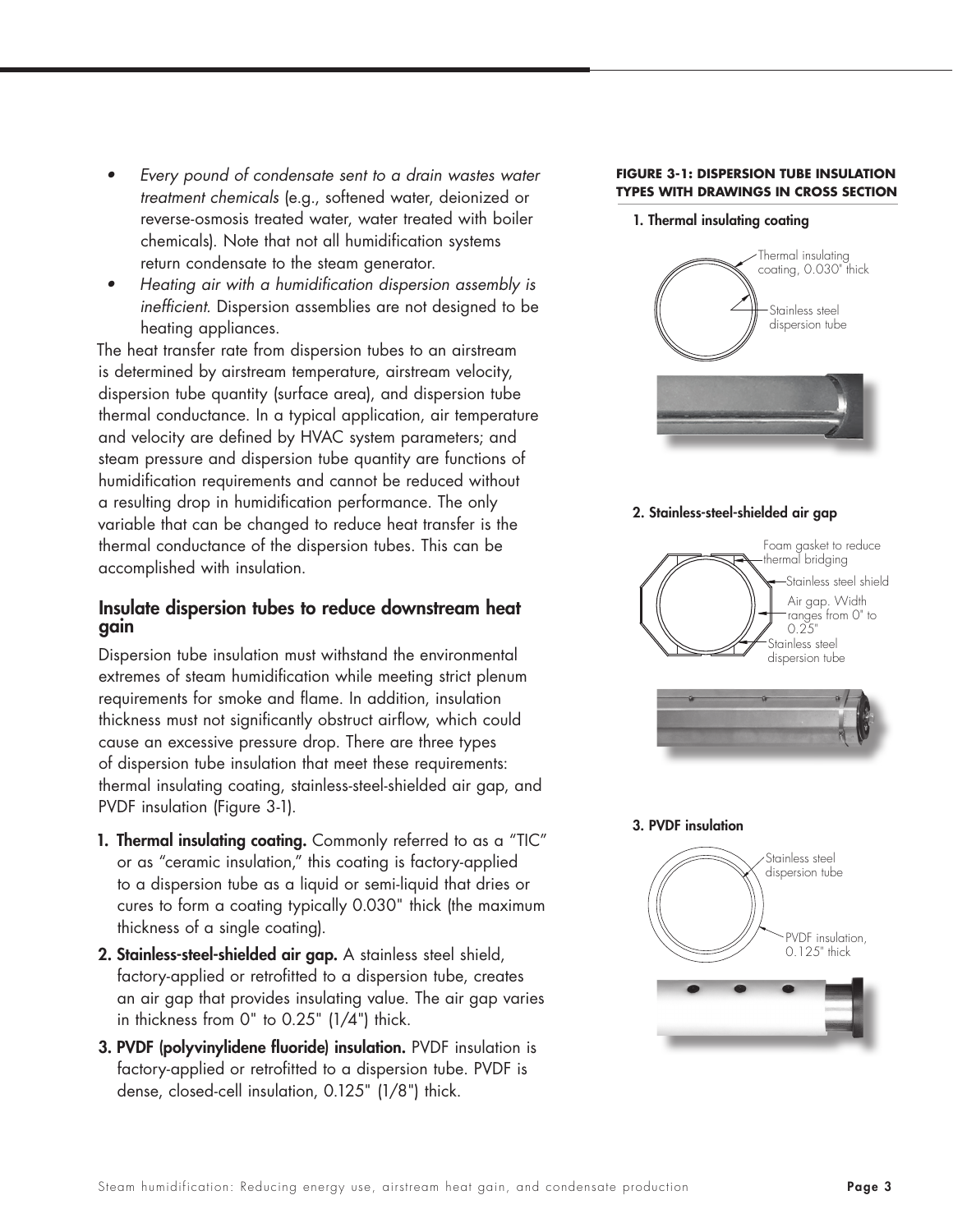#### Heat transfer basics and TICs

Heat transfer occurs in three ways: conduction, convection, and radiation.

Conduction is the transfer of thermal energy in solids and liquids at rest, such as through a stainless steel dispersion tube.

Convection describes thermal energy transferred between a solid surface and a fluid moving over the surface, such as cool air flowing over a hot dispersion tube.

Radiation is thermal energy transferred by electromagnetic waves and requires no medium; it will travel through a vacuum. Heat loss via radiation from a dispersion tube is only 1-2% of the total heat loss from convection. Heat loss via radiation is strongly dependent on the surface emissivity and temperature of that surface to the fourth power. For example, a 1' section of 1½" tubing with a surface emissivity of 0.3 and surface temperature of 211.5 °F radiates only about 27 Btus/hr. The surface temperature of the tube is too low to contribute any significant heat loss via radiation. However, for very hot surfaces, radiation can become the dominant heat transfer mechanism. For example, that same tube at 1,000 ºF radiates about 1,835 Btus/hr — 68 times more than at 211.5 ºF.

Because thermal insulating coatings (TICs) are most effective at reducing heat transfer via radiation, they are often used in applications such as on building roofs to reduce heat transfer due to solar radiation. This is an important benefit for this application. However, at 0.010" to 0.030" per coating, TICs cannot provide much resistance to heat transfer via conduction through a roof.

Take care when comparing effectiveness of insulating materials. First understand the difference between *R* value (thermal resistance), *k* factor (thermal conductance), and the type of heat transfer you wish to reduce (radiation, convection, conduction). Then, choose the appropriate insulating material.

## Comparing thermal conductivity (k) and thermal resistance (R) values

Thermal conductivity is the property that indicates how well a material conducts or transfers thermal energy. A material with a high thermal conductivity, such as metal, conducts heat more readily than a material with a low thermal conductivity such as plastic. Materials that resist the conduction of heat have low thermal conductivities and are called insulators. A thermal conductivity value is also commonly called a *k* factor.

For example, a typical *k* factor for a thermal insulating coating is 0.0561 Btu/h•ft•°F. This means that heat will transfer through this material at a rate of 0.0561 Btu/h given a 1°F temperature difference (one side of the material is 1°F cooler than the other) over an area of 1 square foot through a thickness of 1 foot.

The thermal conductivity (*k*) factor of a material is independent of thickness. For example, an 8"-thick thermal insulating coating has the same k factor as an 0.030"-thick thermal insulating coating: 0.0561 Btu/h•ft•°F. However, the thermal resistance (*R*) value of a material, is dependent on thickness:

*R* = material thickness (in feet) / *k*

Therefore, the *R* value of a typical thermal insulating coating with a thickness of 0.030" (0.0025') is:

*R* = 0.0025 / 0.0561 = 0.045 ft2•h•°F/Btu or *R =*  0.045

The *R* value of PVDF insulation with a thickness of 0.125" (0.0104') is:

 $R = 0.0104 / 0.0185 = 0.56$ 

| Table 4-1:<br>Insulation $k$ factors and $R$ values |                                   |                    |                             |  |  |  |  |  |
|-----------------------------------------------------|-----------------------------------|--------------------|-----------------------------|--|--|--|--|--|
| <b>Insulation</b>                                   | <b>Thickness</b>                  | $k$ factor         | $R$ value<br>thickness/ $k$ |  |  |  |  |  |
|                                                     | ft                                | Btu/h•ft•°F        |                             |  |  |  |  |  |
| Thermal insulating coating                          | 0.0025<br>(0.030")                | 0.0561             | 0.045                       |  |  |  |  |  |
| Stainless-steel-shielded air<br>gap                 | 0 to $0.0208$<br>$(0"$ to $0.25"$ | 0.108<br>(average) | 0.16<br>(average)           |  |  |  |  |  |
| <b>PVDF</b> insulation                              | 0.0104<br>(0.125")                | 0.0185             | 0.56                        |  |  |  |  |  |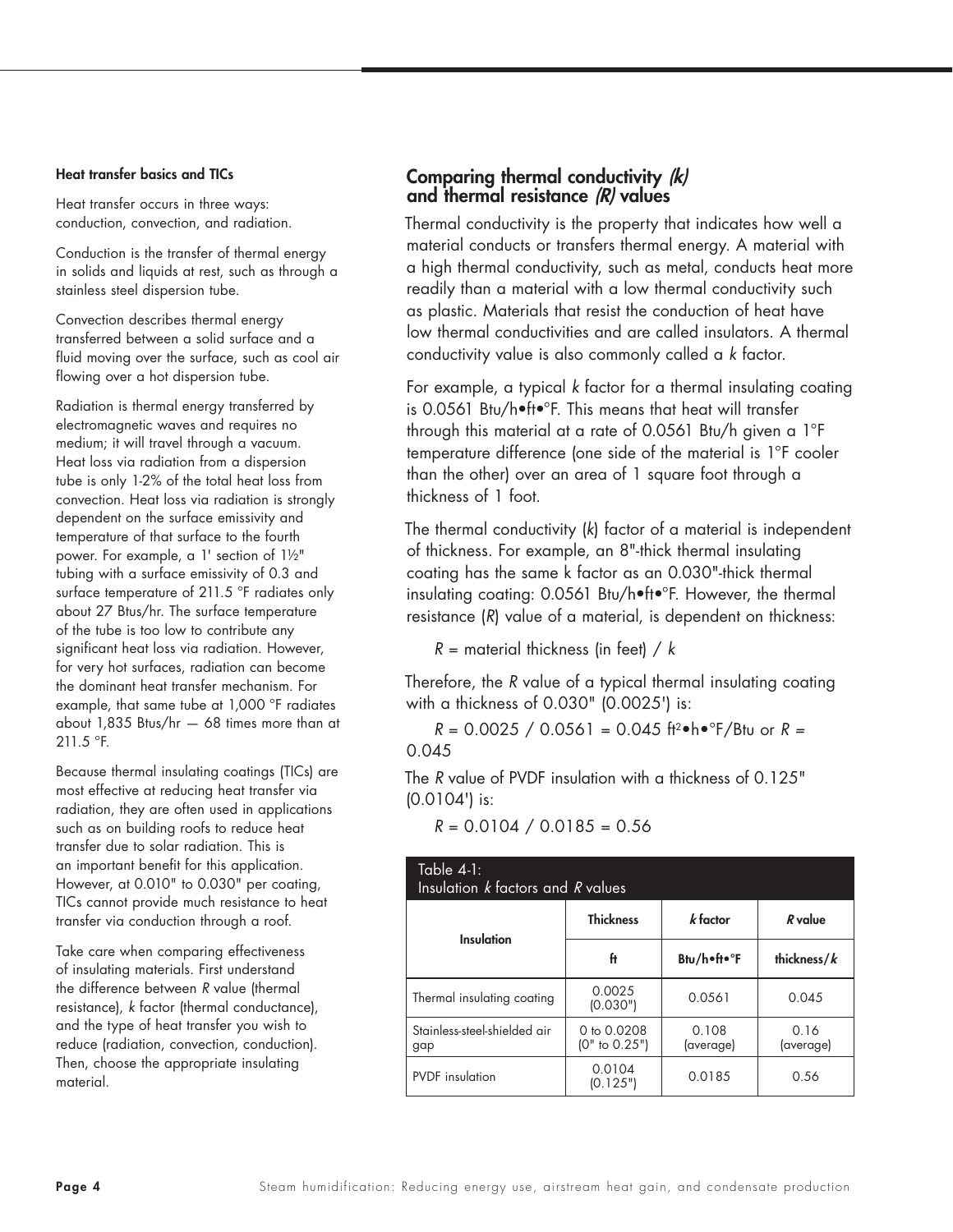## Comparing TIC to PVDF insulation

For the thermal insulating coating to have the same *R* value as PVDF insulation it would need to have a thickness of 0.376" (0.0314'):

 $R = 0.0314 / 0.0561 = 0.56$ 

Note that the thermal insulating coating would need to increase in thickness by a factor of 12.5 to have the same *R* value as 0.125" of PVDF insulation.

## Comparing stainless-steel-shielded air gap to PVDF insulation

The *R* value of PVDF insulation (0.56) is 3.5 times higher than the *R* value of the stainless-steel-shielded air gap (0.16). While air can be an excellent insulator, open spaces between the stainless-steel shield and dispersion tube allow air circulation, which increases convective heat loss. Compare this to the most effective insulation types, which have numerous small air pockets that prevent air from circulating.

Note that stainless-steel shields are very effective for reducing and deflecting heat transfer via radiation; however, only 1-2% of dispersion tube heat loss is from radiation.

| Note also from Table 5-1 that stainless-steel-shielded tubes weigh |  |  |  |  |  |
|--------------------------------------------------------------------|--|--|--|--|--|
| approximately 50 times more per linear foot than PVDF insulation.  |  |  |  |  |  |

*A 0.030"-thick thermal insulating coating would need to increase in thickness by a factor of 12.6 to have the same R value as 0.125" of PVDF insulation.*

*The R value of PVDF insulation (0.56) is 3.5 times higher than the R value of the stainless-steel-shielded air gap 0.16).* 

| Table 5-1:<br>Characteristics of dispersion tube insulating materials |                                                                     |                                                                                     |                                                                                           |  |  |  |  |  |  |
|-----------------------------------------------------------------------|---------------------------------------------------------------------|-------------------------------------------------------------------------------------|-------------------------------------------------------------------------------------------|--|--|--|--|--|--|
| Characteristic                                                        | <b>Thermal insulating coating</b>                                   | Stainless-steel-shielded air gap                                                    | <b>PVDF</b> insulation                                                                    |  |  |  |  |  |  |
| Flame/smoke rating                                                    | $5/5$ <sup>*</sup>                                                  | 0/0                                                                                 | 0/0                                                                                       |  |  |  |  |  |  |
| Ultraviolet light ageing<br>resistance                                | Good resistance to UV light<br>UVC resistance data not<br>available | Stainless steel not affected by any type of<br>UV light; data not available on foam | Inherently resistant to UV light,<br>including UVC; no additives<br>required <sup>1</sup> |  |  |  |  |  |  |
| Microbial growth resistance                                           | Data not available                                                  | Stainless steel does not support microbial<br>growth;<br>data not available on foam | Does not support microbial<br>qrowth <sup>2</sup>                                         |  |  |  |  |  |  |
| Material life                                                         | Expected to meet or exceed<br>dispersion tube lifetime              | Expected to meet or exceed<br>dispersion tube lifetime                              | Expected to meet or exceed<br>dispersion tube lifetime                                    |  |  |  |  |  |  |
| Weight per linear foot                                                | $0.04$ lbs                                                          | $0.50$ lbs                                                                          | $0.01$ lbs                                                                                |  |  |  |  |  |  |
| Typical air duct pressure<br>$\frac{1}{2}$                            | 0.09 in. wc                                                         | 0.09 in. wc                                                                         | $0.12$ in. wc                                                                             |  |  |  |  |  |  |
| Peeling and particle<br>shedding                                      | Data not available                                                  | Stainless steel does not shed particles;<br>data not available on foam              | None <sup>4</sup>                                                                         |  |  |  |  |  |  |
| Outgassing                                                            | Data not available                                                  | Stainless steel does not outgas;<br>data not available on foam                      | None <sup>5</sup>                                                                         |  |  |  |  |  |  |
| $\star$ Decimentation of Heading                                      |                                                                     |                                                                                     |                                                                                           |  |  |  |  |  |  |

Per manutacturer's literature

1 Xenotest 1200, CEPAP, Ci3030, and other tests

 $^{\rm 2}$   $\,$  DO160 D, Section 13 Category F, and other tests

 $^3$   $\,$  72" x 48" dispersion panel with 1½" dispersion tubes installed 3" o.c., duct air speed 1,000 fpm

4 ASTM C 1071 Section 12.7 Erosion Resistance; and ASTM D 3330 Peel Adhesion

5 ASTM D 5116, EPA Method IP-1B, ASTM D 6196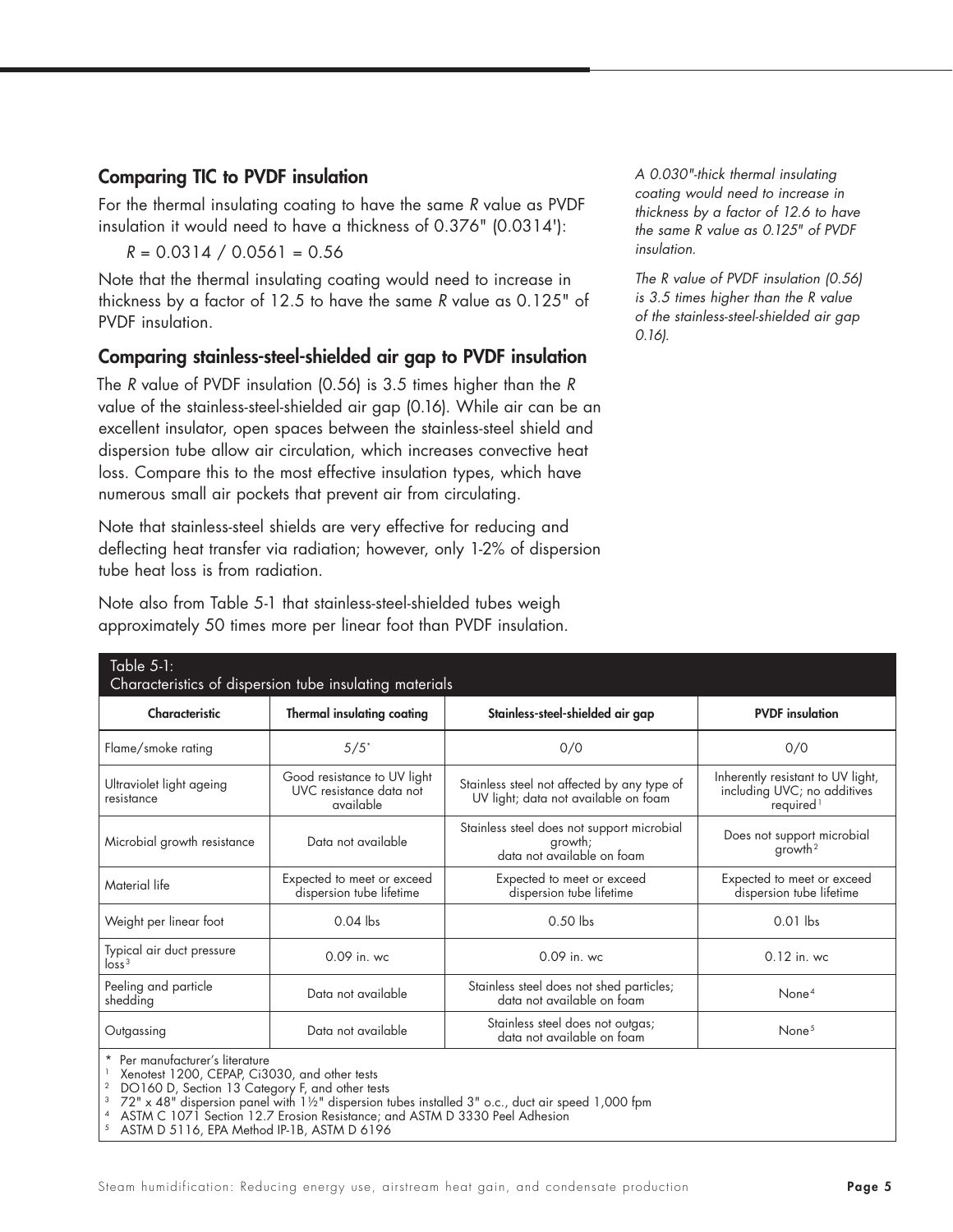### Charting performance

Figure 6-1 shows dispersion tube heat loss at various airflow speeds. Note from the graph that:

- At low air speeds there is little or no benefit from the thermal insulating coating.
- Tubes insulated with a stainless-steel-shielded air gap have two to three times more heat loss than tubes with PVDF insulation.
- Insulation efficiency increases with air speed for all types of insulation.
- Tubes with PVDF insulation reduce heat loss more than tubes with a thermal insulating coating or stainlesssteel-shielded air gaps.



#### **FIGURE 6-1: DISPERSION TUBE HEAT LOSS**

Downstream heat gain from the sensible heat of steam injected into air cannot be reduced, as it is an inherent property of steam.

Downstream heat gain sources

However, the convective transfer of heat from hot dispersion tubes to a cool airstream can be reduced significantly by using insulated dispersion tubes.

See the back cover for more information.

Notes:

Heat loss calculations based on: Kakac, S., Shah, R.K., and Aung, W. (Eds.). (1987). Handbook of

single-phase convective heat transfer (pp. 6.1-6.45). New York: John Wiley & Sons.

1 Tube with thermal insulating coating has a 0.030"-thick spray-on coating with a thermal conductivity of 0.0561 Btu/h•ft•°F and an R value of 0.045.

2 Stainless-steel-shielded air gap ranges from 0 to 0.25" (1/4") thick, has an average thermal conductivity of 0.108 Btu/h•ft•°F, and an average R value of  $0.16.$ <br>3 F

PVDF insulation on tube is 0.125"(1/8") thick, has a thermal conductivity of 0.0185 Btu/h•ft•°F, and an R value of 0.56.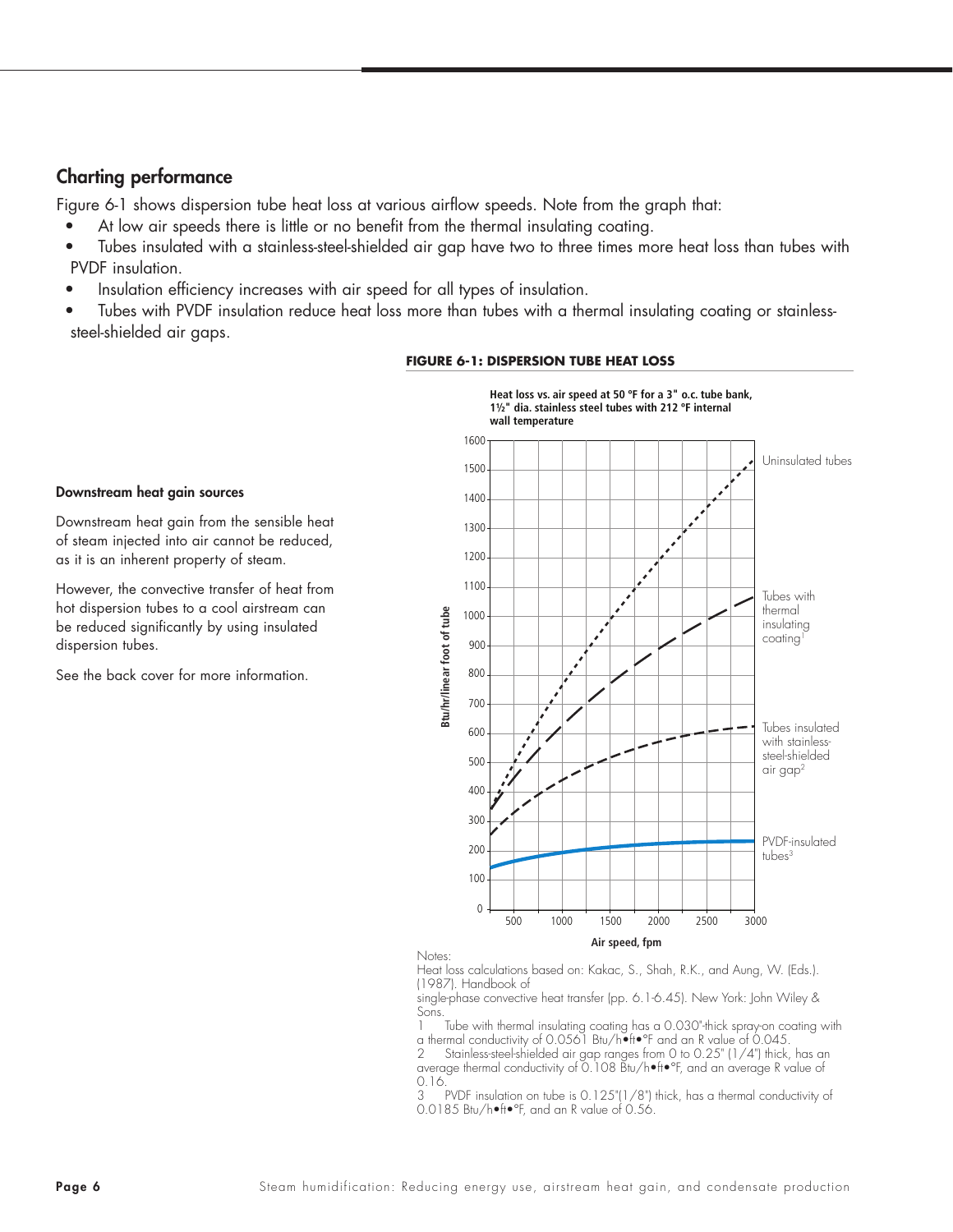#### **Conclusion**

Dispersion tube heat loss is directly proportional to downstream heat gain and condensate loss in dispersion tubes. To reduce downstream heat gain and condensate loss, insulate dispersion tubes with one of the three methods discussed in this paper. To reduce wasted energy and water up to 85% (as demonstrated in Table 10:1), insulate dispersion tubes with PVDF insulation.

See the sample problem, starting on the next page, which compares energy and water savings per year for a typical dispersion tube installation using the three insulation methods described in this paper.

Use the tables at the end of this document to calculate savings for your particular application.

*To reduce wasted energy and water up to 85%, insulate dispersion tubes with PVDF insulation.* 

# What is "efficiency" measuring?

The "Efficiency" columns in Table 10-1 describe the efficiency of insulated dispersion tubes compared to an uninsulated dispersion tube, based on surface temperature, heat loss, and condensate production per linear foot of tube. Note that efficiency varies with airspeed; efficiency also varies with air temperature, but air temperature is constant in this table.

The efficiencies listed in Table 10-1 are for dispersion tubes only and do not include dispersion assembly headers.

These efficiencies do not change when the load changes. If a tube has hot steam running through it, it will produce condensate and give up heat at the rate listed in the table, regardless of load (Figure 7-1).

Do not state efficiencies based on load, for as you can see from Figure 7-1, when the humidification load is 100 lbs/hr, condensate exiting the PVDF-insulated tubes (from the sample problem on Page 8) is 17.9 lbs/hr (17.9% of load), and when the load is 1,000 lbs/hr, condensate exiting the PVDF-insulated tubes is still 17.9 lbs/hr (1.8% of load).

#### **FIGURE 7-1: CONDENSATE LOSS VS. LOAD**

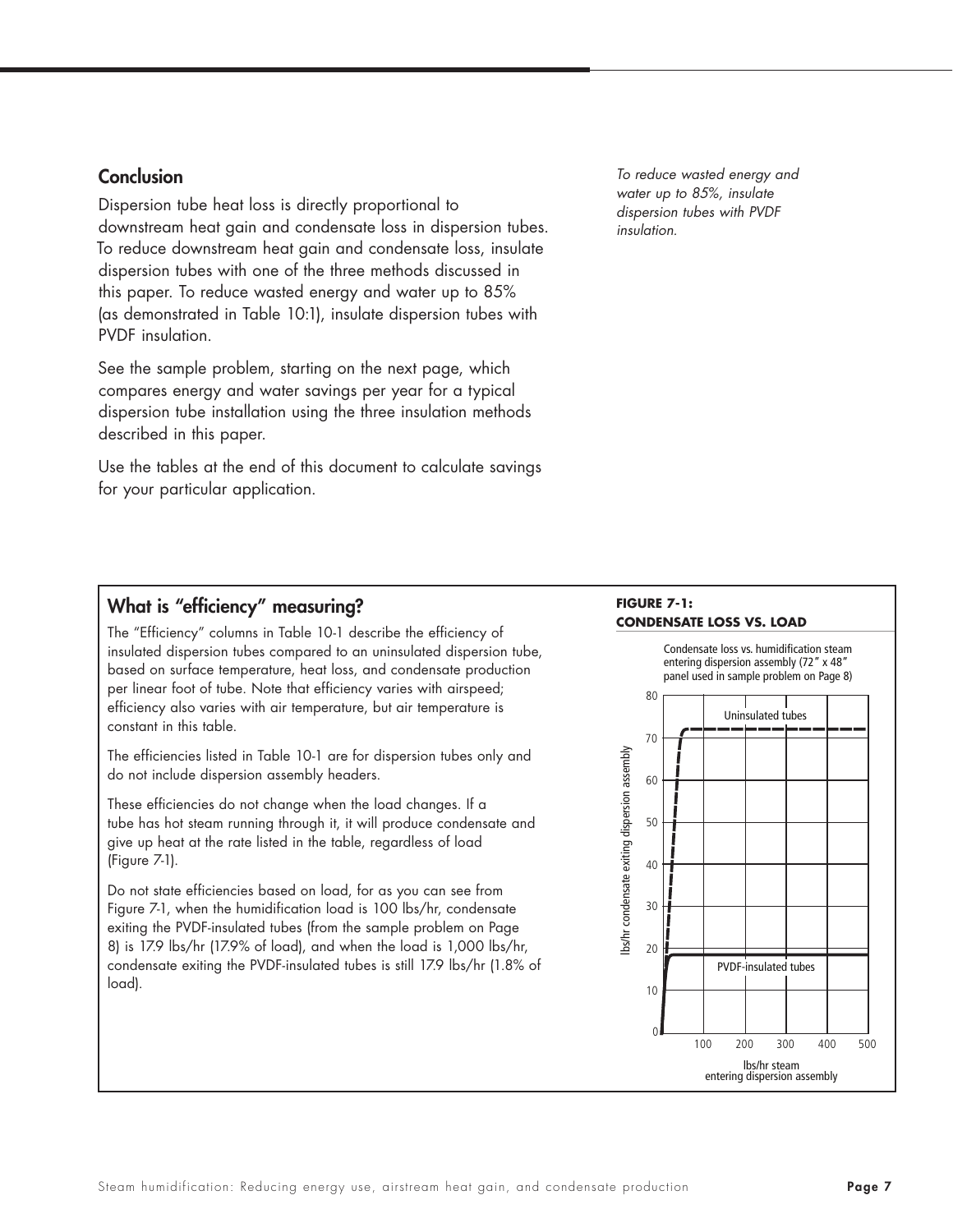# Sample problem demonstrates savings

For uninsulated steam dispersion tubes; and tubes insulated with a thermal insulating coating, a stainless-steel-shielded air gap, and PVDF insulation as described in this paper, calculate the following:

- Heat loss in Btus
- Condensate production in lbs/hr
- Total downstream air heat gain in °F
- Btus saved per year when using PVDF insulated tubes instead of uninsulated tubes.

# System and conditions:

- Upstream RH: 20%
- Downstream RH: 60%
- Duct air speed: 1,000 fpm
- Humidification load: 435 lbs/hr
- Steam dispersion assembly: Face dimensions 72" wide x 48" high with 11/2" diameter dispersion tubes on 3" centers; 23 tubes each 48" long
- Air temperature downstream from dispersion assembly: 55 °F
- Humidification steam pressure: Atmospheric, at sea level
- Humidification system operating hours: 2000 hrs/yr

# Solution to sample problem

## 1. Using Table 10-1, determine heat loss per linear foot of tube:

- a. Uninsulated dispersion tubes: 762 Btu/hr/linear ft
- b. Dispersion tubes with the thermal insulating coating: 649 Btu/hr/linear ft
- c. Dispersion tubes with stainless-steel-shielded air gap: 441 Btu/hr/linear ft
- d. Dispersion tubes with PVDF insulation: 190 Btu/hr/linear ft

# 2. Determine total length of tubing.

The steam dispersion assembly has 23 tubes. Each tube is 48" long, for a total tube length of 92 feet.  $[ (23 \t{tubes} × 48") / 12]/ft ]$ 

# 3. Determine total heat loss:

- a.Uninsulated dispersion tubes: 92 feet of tube × 762 Btu/hr/linear ft = 70,104 Btu/hr total heat loss
- b.Dispersion tubes with the thermal insulating coating: 92 feet of tube × 649 Btu/hr/linear ft = 59,708 Btu/hr total heat loss
- c. Dispersion tubes with stainless-steel-shielded air gap: 92 feet of tube x 441 Btu/hr/linear ft  $=$  40,572 Btu/hr total heat loss
- d.Dispersion tubes with PVDF insulation: 92 feet of tube  $\times$  190 Btu/hr/linear ft for PVDF insulated tubes = 17,480 Btu/hr total heat loss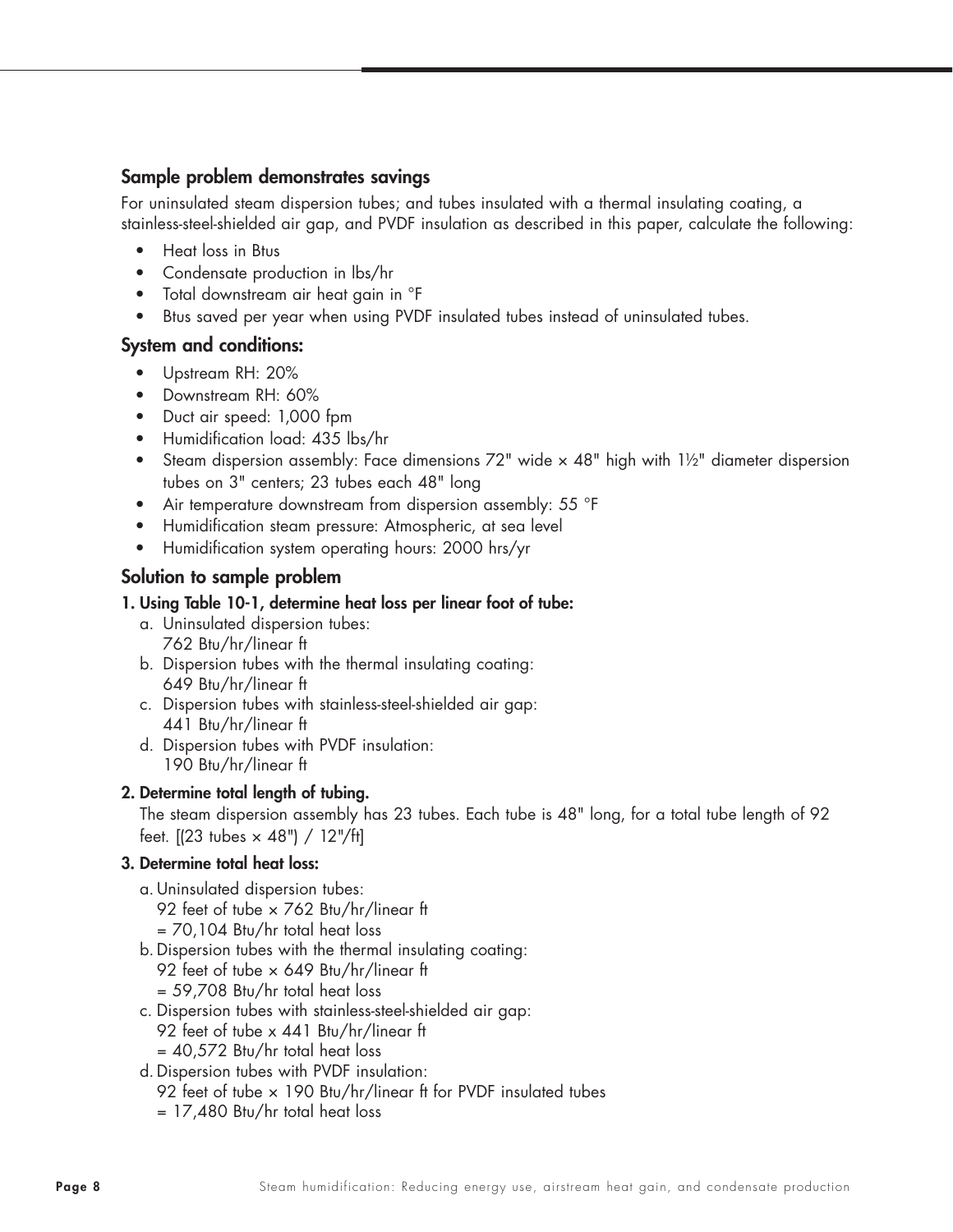#### 4. Determine condensate production per hour:

(The latent heat of vaporization and condensation for water is 970 Btu/lb)

- a.Uninsulated dispersion tubes:  $(70,104$  Btu/hr $)$  /  $(970$  Btu/lb $) = 72.3$  lbs/hr of condensate
- b.Dispersion tubes with thermal insulating coating: (59,708 Btu/hr) / (970 Btu/lb) = 61.6 lbs/hr of condensate
- c. Dispersion tubes with stainless-steel-shielded air gap: (40,572 Btu/hr) / (970 Btu/lb) = 41.8 lbs/hr of condensate
- d.Dispersion tubes with PVDF insulation: (17,480 Btu/hr) / (970 Btu/lb) = 17.9 lbs/hr of condensate

#### 5. Using Table 11-1, determine total downstream air heat gain:

Heat from steam  $+$  heat from dispersion tubes  $=$  total heat gain

- a. Uninsulated dispersion tubes:  $1.07 + 2.58 = 3.65$  °F
- b.Dispersion tubes with thermal insulating coating:  $1.07 + 2.20 = 3.27$  °F
- c. Dispersion tubes with stainless-steel-shielded air gap:  $1.07 + 1.49 = 2.56$  °F
- d. Dispersion tubes with PVDF insulation:  $1.07 + 0.65 = 1.72$  °F
- 6. Determine annual energy savings in Btus using PVDF insulated tubes instead of uninsulated tubes. Assume 2000 hours per year operation.

Annual heat loss of uninsulated tubes per year – annual heat loss of insulated tubes = annual energy savings (70,104 Btu/hr × 2000 hr/yr) – (17,480 Btu/hr × 2000 hr/yr)  $= 105,248,000$  Btu/yr

| Table 9-1: Results summary for sample problem: 72" x 48" dispersion panel; 11/2" dia. dispersion tubes at 3" o.c.; 1000<br>fpm air speed, operating 2000 hrs/yr |                                           |                                           |                                             |                        |  |  |  |  |
|-----------------------------------------------------------------------------------------------------------------------------------------------------------------|-------------------------------------------|-------------------------------------------|---------------------------------------------|------------------------|--|--|--|--|
|                                                                                                                                                                 | Uninsulated tubes                         | <b>PVDF</b> insulated tubes               | <b>Savings</b>                              | Percentage improvement |  |  |  |  |
| Heat gain to downstream<br>air from dispersion tubes                                                                                                            | 2.58 °F                                   | 0.65 °F                                   | $1.93$ °F                                   |                        |  |  |  |  |
| Heat loss per hour                                                                                                                                              | 70,104 Btu/hr                             | 17,480 Btu/hr                             | 52,624 Btu/hr                               |                        |  |  |  |  |
| Heat loss per year                                                                                                                                              | 140,208,000 Btu/yr                        | 34,960,000 Btu/yr                         | 105,248,000 Btu/yr                          | 75%                    |  |  |  |  |
| Condensate production<br>per hour                                                                                                                               | 72.3 lbs/hr<br>$(8.68$ gallons/hr)        | 17.9 lbs/hr<br>$(2.15$ gallons/hr)        | 54.4 lbs/hr<br>$(6.53$ gallons/hr)          |                        |  |  |  |  |
| Condensate production<br>per year                                                                                                                               | 144,600 lbs/year<br>(17,359 gallons/year) | 35,800 lbs/year<br>$(4,298$ gallons/year) | 108,800 lbs/year<br>$(13,061$ gallons/year) |                        |  |  |  |  |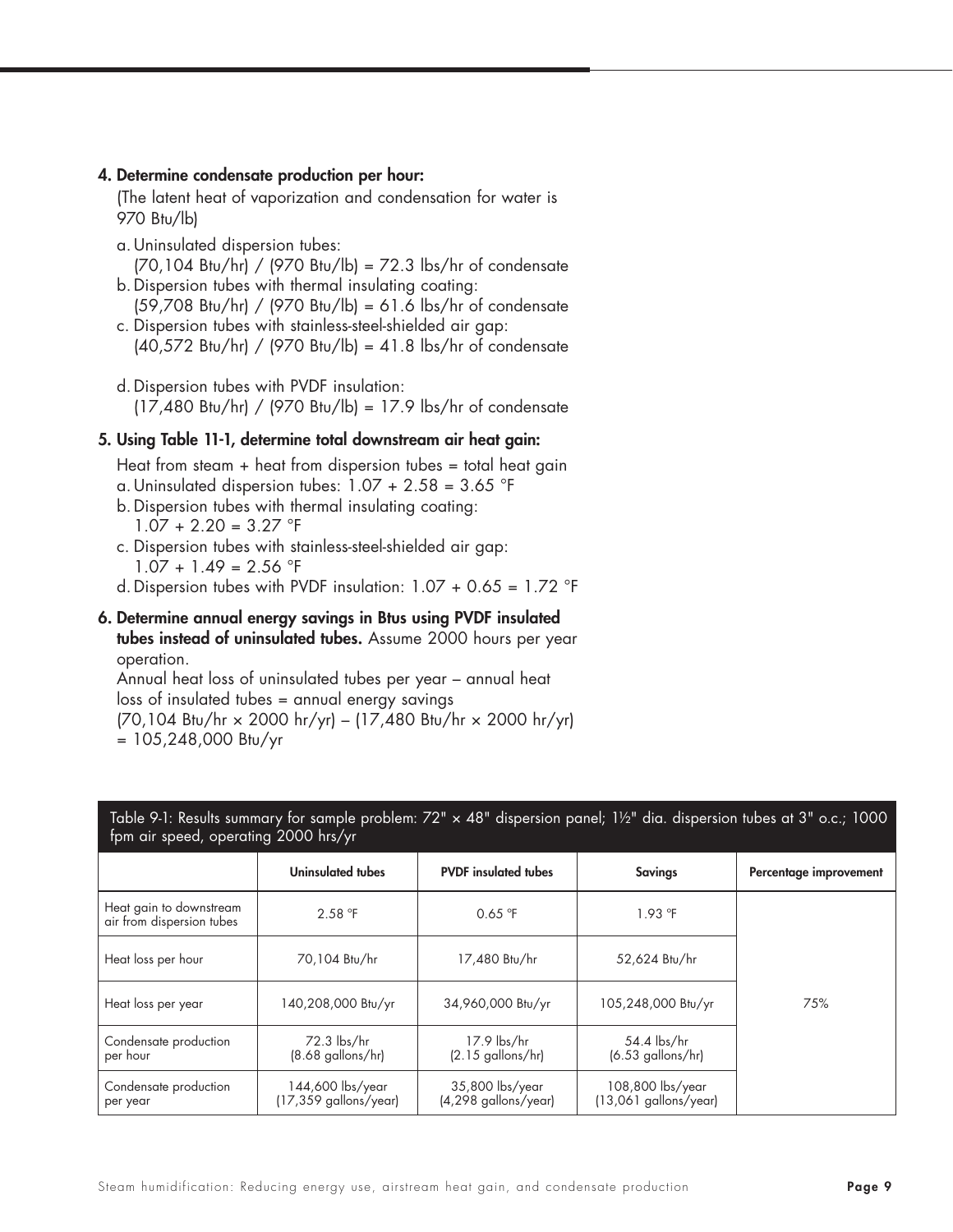| Table 10-1:<br>Heat loss from a $72" \times 48"$ dispersion panel with $1\frac{1}{2}$ " dispersion tubes installed 3" o.c. |                                          |                                 |                      |                                       |                      |                                              |            |  |  |  |
|----------------------------------------------------------------------------------------------------------------------------|------------------------------------------|---------------------------------|----------------------|---------------------------------------|----------------------|----------------------------------------------|------------|--|--|--|
|                                                                                                                            | Stainless steel<br>tube<br>(uninsulated) | with thermal insulating coating | Stainless steel tube | with stainless-steel-shielded air gap | Stainless steel tube | Stainless steel tube<br>with PVDF insulation |            |  |  |  |
| Air speed                                                                                                                  | Heat loss                                | Heat loss                       | Efficiency           | Heat loss<br>Efficiency               |                      | Heat loss                                    | Efficiency |  |  |  |
| fpm                                                                                                                        | Btu/hr/<br>linear ft of tube             | Btu/hr/<br>linear ft of tube    | $\%$                 | Btu/hr/<br>linear ft of tube          | $\%$                 | Btu/hr/<br>linear ft of tube                 | $\%$       |  |  |  |
| 250                                                                                                                        | 316                                      | 332                             | $-5$                 | 255                                   | 19                   | 133                                          | 58         |  |  |  |
| 500                                                                                                                        | 491                                      | 467                             | 5                    | 327                                   | 33                   | 162                                          | 67         |  |  |  |
| 750                                                                                                                        | 635                                      | 567                             | 11                   | 389                                   | 39                   | 179                                          | 72         |  |  |  |
| 1000                                                                                                                       | 762                                      | 649                             | 15                   | 441                                   | 42                   | 190                                          | 75         |  |  |  |
| 1250                                                                                                                       | 877                                      | 720                             | 18                   | 484                                   | 45                   | 199                                          | 77         |  |  |  |
| 1500                                                                                                                       | 984                                      | 782                             | 21                   | 520                                   | 47                   | 205                                          | 79         |  |  |  |
| 1750                                                                                                                       | 1085                                     | 837                             | 23                   | 550                                   | 49                   | 211                                          | 81         |  |  |  |
| 2000                                                                                                                       | 1181                                     | 887                             | 25                   | 573                                   | 51                   | 215                                          | 82         |  |  |  |
| 2250                                                                                                                       | 1272                                     | 933                             | 27                   | 592                                   | 53                   | 219                                          | 83         |  |  |  |
| 2500                                                                                                                       | 1360                                     | 975                             | 28                   | 607                                   | 55                   | 222                                          | 84         |  |  |  |
| 2750                                                                                                                       | 1444                                     | 1014                            | 30                   | 620                                   | 57                   | 225                                          | 84         |  |  |  |
| 3000                                                                                                                       | 1526                                     | 1051                            | 31                   | 630                                   | 59                   | 227                                          | 85         |  |  |  |

Notes:

Heat loss calculations based on: Kakac, S., Shah, R.K., and Aung, W. (Eds.). (1987). Handbook of single-phase convective heat transfer (pp. 6.1-6.45). New York: John Wiley & Sons, with the following inputs:

• 1½" stainless steel tubes

• Internal wall temperature of tube = 212 °F

• Air temperature outside of tube =  $50^{\circ}F$ 

• Thermal insulating coating:

 Thermal conductivity = 0.0561 Btu/h•ft•°F  $R$  value = 0.045 Thickness = 0.030" • Stainless-steel-shielded air gap:

 Thermal conductivity (average) = 0.108 Btu/h•ft•°F  $R$  value (average) = 0.16 Thickness  $= 0$  to 0.25" • PVDF insulation: Thermal conductivity =  $0.0185$  Btu/h•ft•°F  $R$  value = 0.56  $Thichness = 0.125"$ 

Shaded cells refer to sample problem starting on Page 8.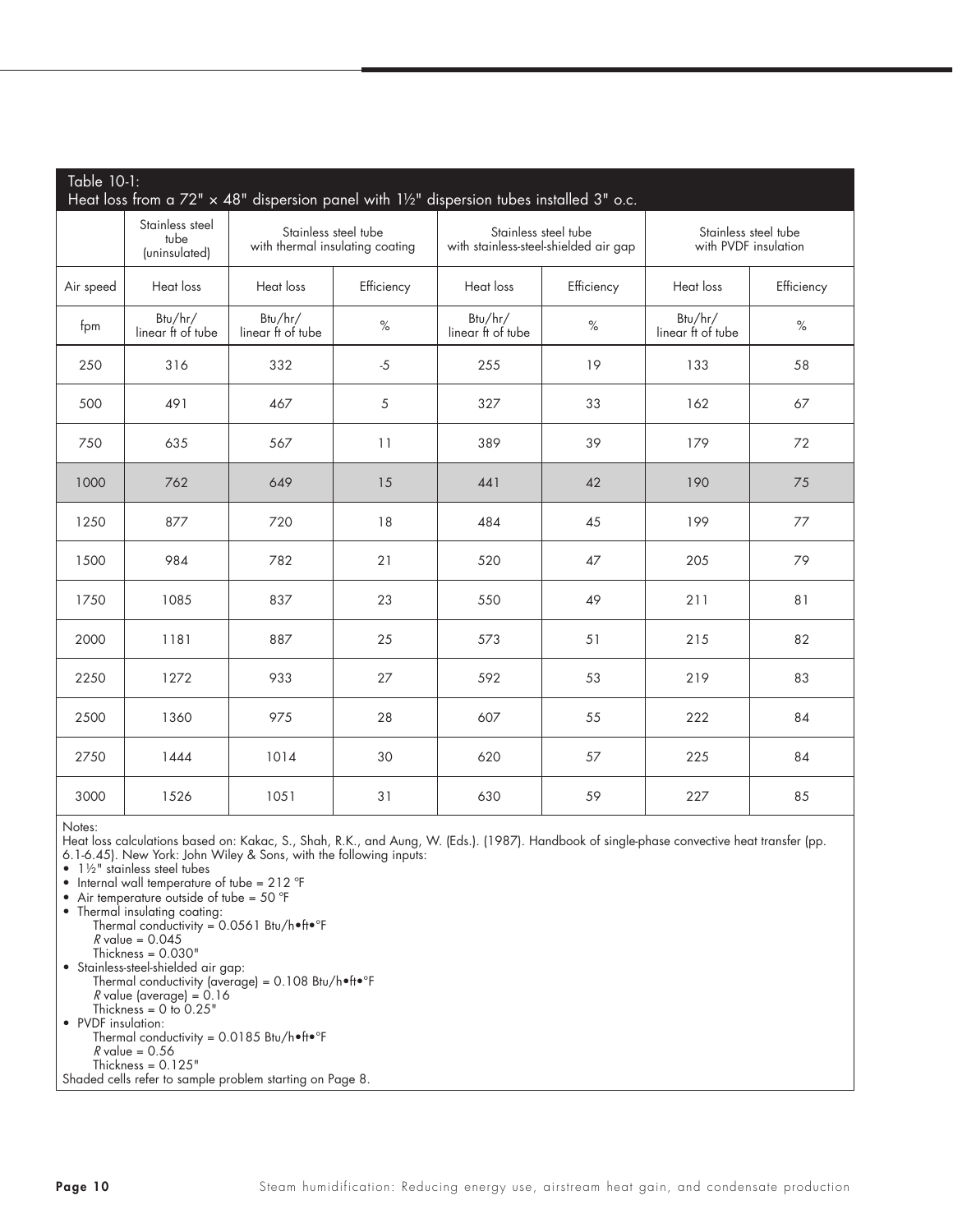| Airstream heat gain from a 72" $\times$ 48" dispersion panel with $1\frac{1}{2}$ " dispersion tubes installed 3" o.c.<br>(55° downstream air temp, 20% upstream RH, 60% downstream RH) |                |                   |                                        |                         |                       |                                                             |                       |                                                                    |                                                  |                         |
|----------------------------------------------------------------------------------------------------------------------------------------------------------------------------------------|----------------|-------------------|----------------------------------------|-------------------------|-----------------------|-------------------------------------------------------------|-----------------------|--------------------------------------------------------------------|--------------------------------------------------|-------------------------|
| Air speed<br>load                                                                                                                                                                      | Humidification | Heat<br>gain from | Stainless steel tubes<br>(uninsulated) |                         |                       | Stainless steel tubes<br>with thermal insulating<br>coating |                       | Stainless steel tubes<br>with stainless-steel-<br>shielded air gap | Stain steel tubes with<br><b>PVDF</b> insulation |                         |
|                                                                                                                                                                                        |                | steam             | Upstream<br>air temp.                  | Heat gain<br>from tubes | Upstream<br>air temp. | Heat gain<br>from tubes                                     | Upstream<br>air temp. | Heat gain<br>from tubes                                            | Upstream<br>air temp.                            | Heat gain<br>from tubes |
| fpm                                                                                                                                                                                    | lbs/hr         | $\circ$ F         | $\circ$ F                              | $\circ$ F               | $\circ$ F             | $\circ$ F                                                   | $\circ$ F             | $\circ$ F                                                          | $\circ$ F                                        | $\circ$ F               |
| 250                                                                                                                                                                                    | 112            | 1.11              | 49.6                                   | 4.28                    | 49.4                  | 4.49                                                        | 50.4                  | 3.45                                                               | 52.1                                             | 1.80                    |
| 500                                                                                                                                                                                    | 220            | 1.09              | 50.6                                   | 3.34                    | 50.7                  | 3.17                                                        | 51.7                  | 2.22                                                               | 52.8                                             | 1.10                    |
| 750                                                                                                                                                                                    | 328            | 1.08              | 51.0                                   | 2.88                    | 51.4                  | 2.57                                                        | 52.2                  | 1.76                                                               | 53.1                                             | 0.81                    |
| 1000                                                                                                                                                                                   | 435            | 1.07              | 51.3                                   | 2.58                    | 51.7                  | 2.20                                                        | 52.4                  | 1.49                                                               | 53.3                                             | 0.65                    |
| 1250                                                                                                                                                                                   | 542            | 1.07              | 51.5                                   | 2.38                    | 52.0                  | 1.96                                                        | 52.6                  | 1.32                                                               | 53.4                                             | 0.54                    |
| 1500                                                                                                                                                                                   | 648            | 1.06              | 51.7                                   | 2.22                    | 52.2                  | 1.76                                                        | 52.8                  | 1.17                                                               | 53.5                                             | 0.46                    |
| 1750                                                                                                                                                                                   | 755            | 1.06              | 51.8                                   | 2.10                    | 52.3                  | 1.62                                                        | 52.9                  | 1.06                                                               | 53.5                                             | 0.41                    |
| 2000                                                                                                                                                                                   | 861            | 1.06              | 51.9                                   | 2.00                    | 52.4                  | 1.50                                                        | 53.0                  | 0.97                                                               | 53.6                                             | 0.36                    |
| 2250                                                                                                                                                                                   | 968            | 1.05              | 52.0                                   | 1.92                    | 52.5                  | 1.41                                                        | 53.1                  | 0.90                                                               | 53.6                                             | 0.33                    |
| 2500                                                                                                                                                                                   | 1074           | 1.05              | 52.1                                   | 1.85                    | 52.6                  | 1.33                                                        | 53.1                  | 0.83                                                               | 53.6                                             | 0.30                    |
| 2750                                                                                                                                                                                   | 1180           | 1.05              | 52.2                                   | 1.79                    | 52.7                  | 1.26                                                        | 53.2                  | 0.77                                                               | 53.7                                             | 0.28                    |
| 3000                                                                                                                                                                                   | 1286           | 1.05              | 52.3                                   | 1.69                    | 52.8                  | 1.17                                                        | 53.3                  | 0.70                                                               | 53.7                                             | 0.25                    |

Notes:

Table 11-1:

Airstream heat gain calculations based on: Kakac, S., Shah, R.K., and Aung, W. (Eds.). (1987). Handbook of single-phase convective heat transfer (pp. 6.1-6.45). New York: John Wiley & Sons, with the following inputs:

• 1½" stainless steel tubes

• Internal wall temperature of tube = 212 °F

• Air temperature outside of tube =  $50^{\circ}$ F

• Thermal insulating coating:

 Thermal conductivity = 0.0561 Btu/h•ft•°F  $R$  value = 0.045

 $Thichness =  $0.030$$ 

• Stainless-steel-shielded air gap:

Thermal conductivity (average) = 0.108 Btu/h•ft•°F

 $R$  value (average) = 0.16

Thickness  $= 0$  to 0.25"

• PVDF insulation:

 Thermal conductivity = 0.0185 Btu/h•ft•°F  $R$  value = 0.56

Thickness =  $0.125"$ 

Shaded cells refer to sample problem starting on Page 8.